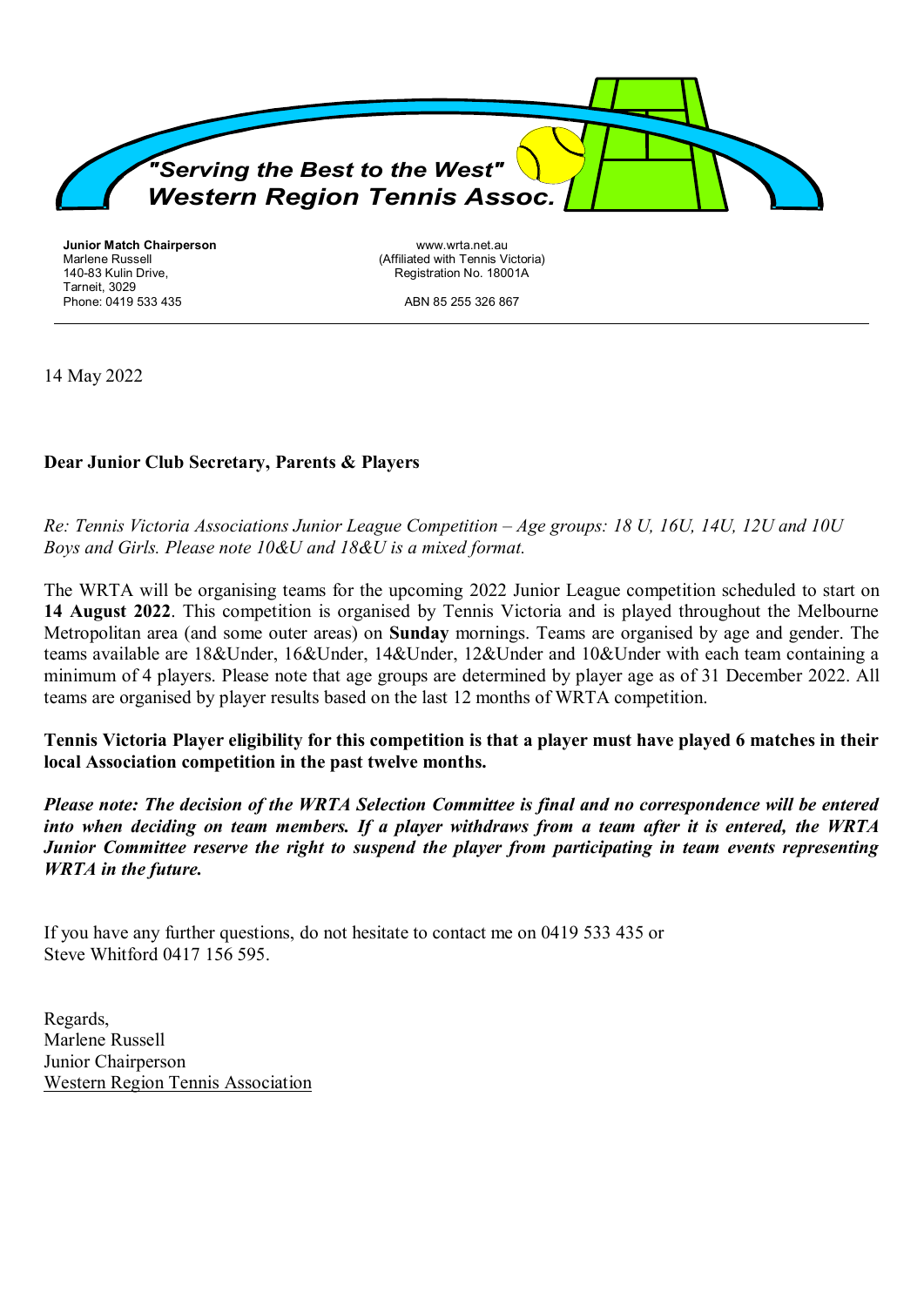### General Competition Details for Age groups: 16s, 14s, 12s and 10s

| Entry Due Date:             | 15 June 2022                                                                                                                                                                                                                                                                                                                                                                                                                                                                                       |  |
|-----------------------------|----------------------------------------------------------------------------------------------------------------------------------------------------------------------------------------------------------------------------------------------------------------------------------------------------------------------------------------------------------------------------------------------------------------------------------------------------------------------------------------------------|--|
| Competition Duration:       | 14 August 2022 – 20 November 2022<br>(10-week home/away season plus one final)<br>18 & 25 September, 2 & 30 October 2022 are BYE Weekends.                                                                                                                                                                                                                                                                                                                                                         |  |
| Competition Day/Time:       | Sunday, 8.30am-1pm 10, 12, 14, 16 & underage groups, 18&under mixed 9am-1pm                                                                                                                                                                                                                                                                                                                                                                                                                        |  |
| Fee:                        | \$100 per player<br>If you already have a shirt from AJL 2021 it is \$60                                                                                                                                                                                                                                                                                                                                                                                                                           |  |
| Team Structure:             | Each team contains a minimum of 4 boys or 4 girls. 10& Under 18& under are mixed.<br>Each team is based on the age groups of 10&under, 12&under, 14&under or 16&under.<br>Each player is ranked in order of merit based on WRTA player statistics.                                                                                                                                                                                                                                                 |  |
|                             | Teams will utilise a WRTA club as their home base – please note that this club may not be the player's<br>own club.                                                                                                                                                                                                                                                                                                                                                                                |  |
| <b>Competition Matches:</b> | 4 singles rubbers - the best of 2 Tie-Break sets with third set match tie breaker.<br>2 doubles rubbers - 8 game set<br>Each player must play according to the team order.<br>No. 1 home player versus No. 1 away player<br>No. 2 home player versus No. 2 away player<br>٠<br>No. 3 home player versus No. 3 away player<br>$\bullet$<br>No. 4 home player versus No. 4 away player<br>$\bullet$<br>No. 1 home pair versus No. 1 away pair<br>$\bullet$<br>No. 2 home pair versus No. 2 away pair |  |

#### General Competition Details for Age groups: 18s only

| <b>Entry Due Date:</b>       | 15 July 2022                                                                                                                                                                                                                                                                                                                                                                                                                                                                                                                                       |
|------------------------------|----------------------------------------------------------------------------------------------------------------------------------------------------------------------------------------------------------------------------------------------------------------------------------------------------------------------------------------------------------------------------------------------------------------------------------------------------------------------------------------------------------------------------------------------------|
| <b>Competition Duration:</b> | 14 August 2022 - 11 September 2022<br>(5-week home/away season)                                                                                                                                                                                                                                                                                                                                                                                                                                                                                    |
| Competition Day/Time:        | Sunday, 9.00am-1pm                                                                                                                                                                                                                                                                                                                                                                                                                                                                                                                                 |
| Fee:                         | \$75 per player                                                                                                                                                                                                                                                                                                                                                                                                                                                                                                                                    |
| Team Structure:              | Each team contains a minimum of 2 boys and 2 girls.<br>Each player is ranked in order of merit based on WRTA player statistics.<br>Each team is based on the age group of 18&under.<br>Teams will utilise a WRTA club as their home base – please note that this club may not be the player's<br>own club.                                                                                                                                                                                                                                         |
| <b>Competition Matches:</b>  | 4 singles rubbers - the best of 2 Tie-Break sets with third set match tie breaker.<br>2 doubles rubbers - 8 game set<br>Each player must play according to the team order.<br>No. 1 home male player versus No. 1 away male player<br>No. 2 home male player versus No. 2 away male player<br>٠<br>No. 1 home female player versus No. 1 away female player<br>٠<br>No. 2 home female player versus No. 2 away female player<br>٠<br>No. 1 home mixed pair versus No. 1 away mixed pair<br>٠<br>No. 2 home mixed pair versus No. 2 away mixed pair |

**Fees can be paid direct to WRTA, Bendigo Bank, BSB: 633000 Account no. 144331493 Ref: Players Name. All cheques should be made payable to the 'Western Region Tennis Association'***.*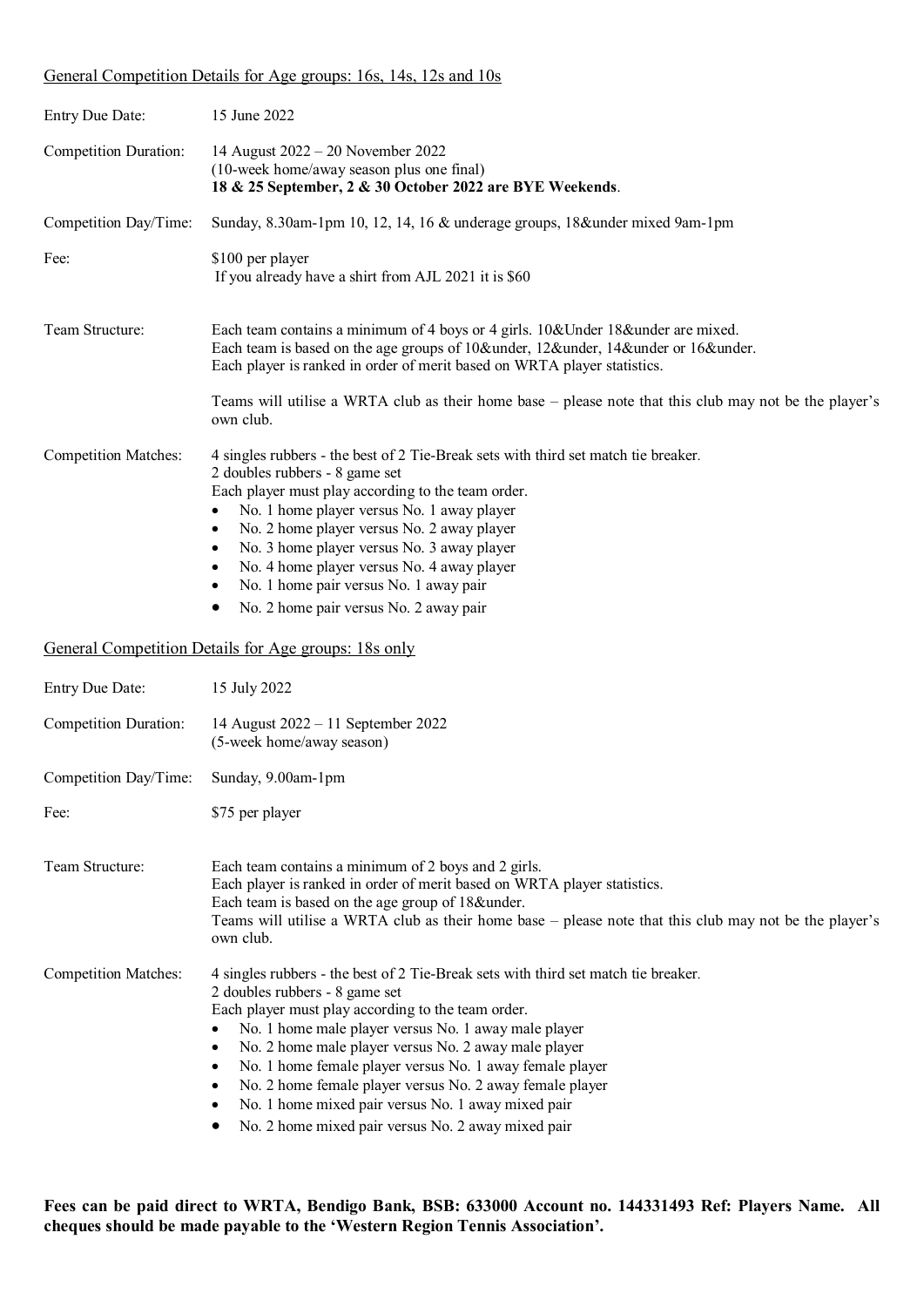# 2022 WRTA Association Junior League Entry Form

| Player Name                                                                                                                        |  |  |  |  |
|------------------------------------------------------------------------------------------------------------------------------------|--|--|--|--|
| Date of Birth                                                                                                                      |  |  |  |  |
| Gender                                                                                                                             |  |  |  |  |
| (Male / Female)                                                                                                                    |  |  |  |  |
| Club & Current Section                                                                                                             |  |  |  |  |
| & Team Position                                                                                                                    |  |  |  |  |
| Full Address including                                                                                                             |  |  |  |  |
| postcode                                                                                                                           |  |  |  |  |
|                                                                                                                                    |  |  |  |  |
| <b>Phone Number</b>                                                                                                                |  |  |  |  |
| <b>Email Address</b>                                                                                                               |  |  |  |  |
| I agree to abide by all Tennis Victoria/WRTA rules, regulations and all DHHS, Association and club<br>guidelines for Covid Safety. |  |  |  |  |
| Player Signature                                                                                                                   |  |  |  |  |
| Parent / Guardian                                                                                                                  |  |  |  |  |
| Name                                                                                                                               |  |  |  |  |
| Parent / Guardian                                                                                                                  |  |  |  |  |
| Signature                                                                                                                          |  |  |  |  |
| Is the parent / guardian prepared to act as Team Manager? Yes / No                                                                 |  |  |  |  |
| Team Manager co-ordinates the team and organises access to club.                                                                   |  |  |  |  |
|                                                                                                                                    |  |  |  |  |

## PHOTO/IMAGE DISCLAIMER FOR WRTA

Participants, and their parents/guardians who are playing in the Western Region Tennis Association (WRTA) consent to WRTA using their image for promotion of tennis competition and further agree that any such photographs, images or video footage may be used by WRTA in resources and reports, and in the promotional advertising or marketing materials, without any further notice or payment to you or the junior participants.